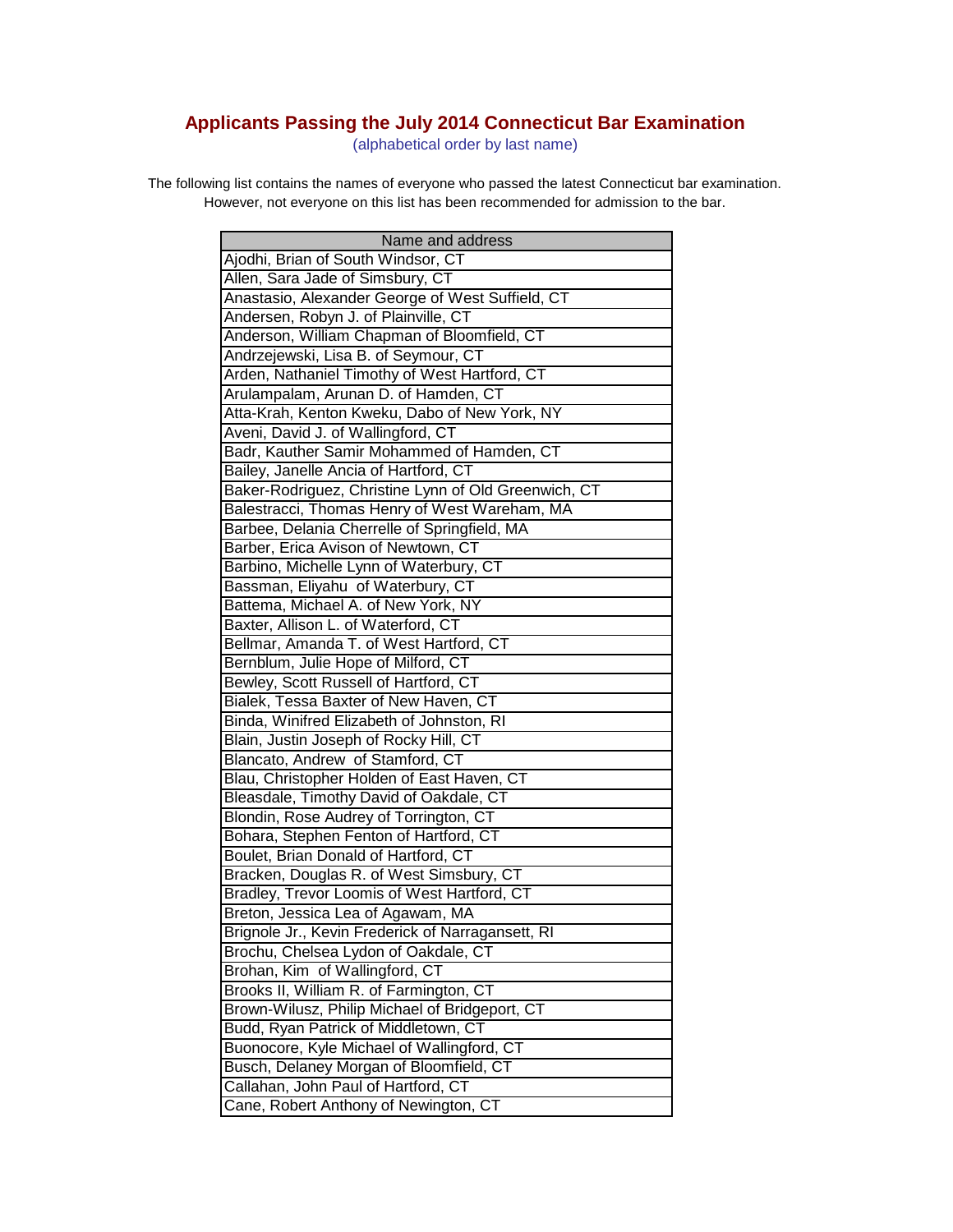| Cappetta, Rosanna L. of Orange, CT                |
|---------------------------------------------------|
| Carrah, Jr., Michael Joseph of Wolcott, CT        |
| Carta, Meghan Rose of Middletown, CT              |
| Carta, Raymond Jepson of Hamden, CT               |
| Cessna, Katrina Rose of Meriden, CT               |
| Chen, Szu I. of Hamden, CT                        |
| Cheng, Linda of Torrington, CT                    |
| Chidiac, Zena Marie of Stamford, CT               |
| Coderre, Jessica Allyn of North Grosvenordale, CT |
| Coleman, Katherine Elizabeth of Glastonbury, CT   |
| Cook, Ryan Armon of Andover, CT                   |
| Cooper, Diane Marie of Shelton, CT                |
| Coppola, Jillian Marie of Westfield, MA           |
| Coss, Kathleen McIntosh of Waterford, CT          |
| Cousineau, Elise A. of Hartford, CT               |
| Cribbin III, Thomas John of Stamford, CT          |
| Cutillo, David John of East Haven, CT             |
|                                                   |
| Cvercko, Matthew E. of West Hartford, CT          |
| Dabrowski, Lisa Karen of Marlborough, CT          |
| Dale, Jacob Theodore of Somers, CT                |
| D'Amico, Giovanni Raffaele of Branford, CT        |
| D'Amico, Michael Patrick of Branford, CT          |
| D'Angelo, Christopher John of Suffield, CT        |
| D'Aprile, Jr., Daniel V. of Wethersfield, CT      |
| Dargon, Jr., Thomas Patrick of Trumbull, CT       |
| Dauplaise, Daniel D. of Stamford, CT              |
| Dauplaise, Diane Lauren of Danbury, CT            |
| D'Auria, Jacqueline A. of East Haven, CT          |
| De Vos, Stephanie Abra of Jersey City, NJ         |
| Del Mastro, Antonio of West Hartford, CT          |
| Denholtz, Tracy L. of Hamden, CT                  |
| DePeau, Andrew A. of Vernon, CT                   |
| Diaz, Vianca Tari of Wethersfield, CT             |
| DiBona, Anthony Michael of Watertown, CT          |
| Dietmann, Christopher Henry of Trumbull, CT       |
| DiGiose, Nicole Marissa of Stamford, CT           |
| Donnelly, Christine McAuliffe of Longmeadow, MA   |
| Dorcil, Christelle of Stamford, CT                |
| Duhancik, Megan Anne of Milford, CT               |
| Duplessis, Patrick David of New Haven, CT         |
| Duyan, Rochelle Cruz of Gales Ferry, CT           |
| Eagan, Matthew Christopher of West Hartford, CT   |
| Ellard, Ryan D. of Hartford, CT                   |
| Engingro III, Vincent Mark of Guilford, CT        |
| Erickson, Diane R. of Stamford, CT                |
| Erskine, Kathleen Marie of Manhattan Beach, CA    |
| Estrada, Evan Joseph of Glastonbury, CT           |
| Exantus, Sydelle Thamar of Stamford, CT           |
| Favreau, Nathan C. of Meriden, CT                 |
| Ferrantino, John Patrick of Rocky Hill, CT        |
| Fitzgerald, Catherine Anne of Haydenville, MA     |
| Fogarty, Joseph Martin of Springfield, MA         |
|                                                   |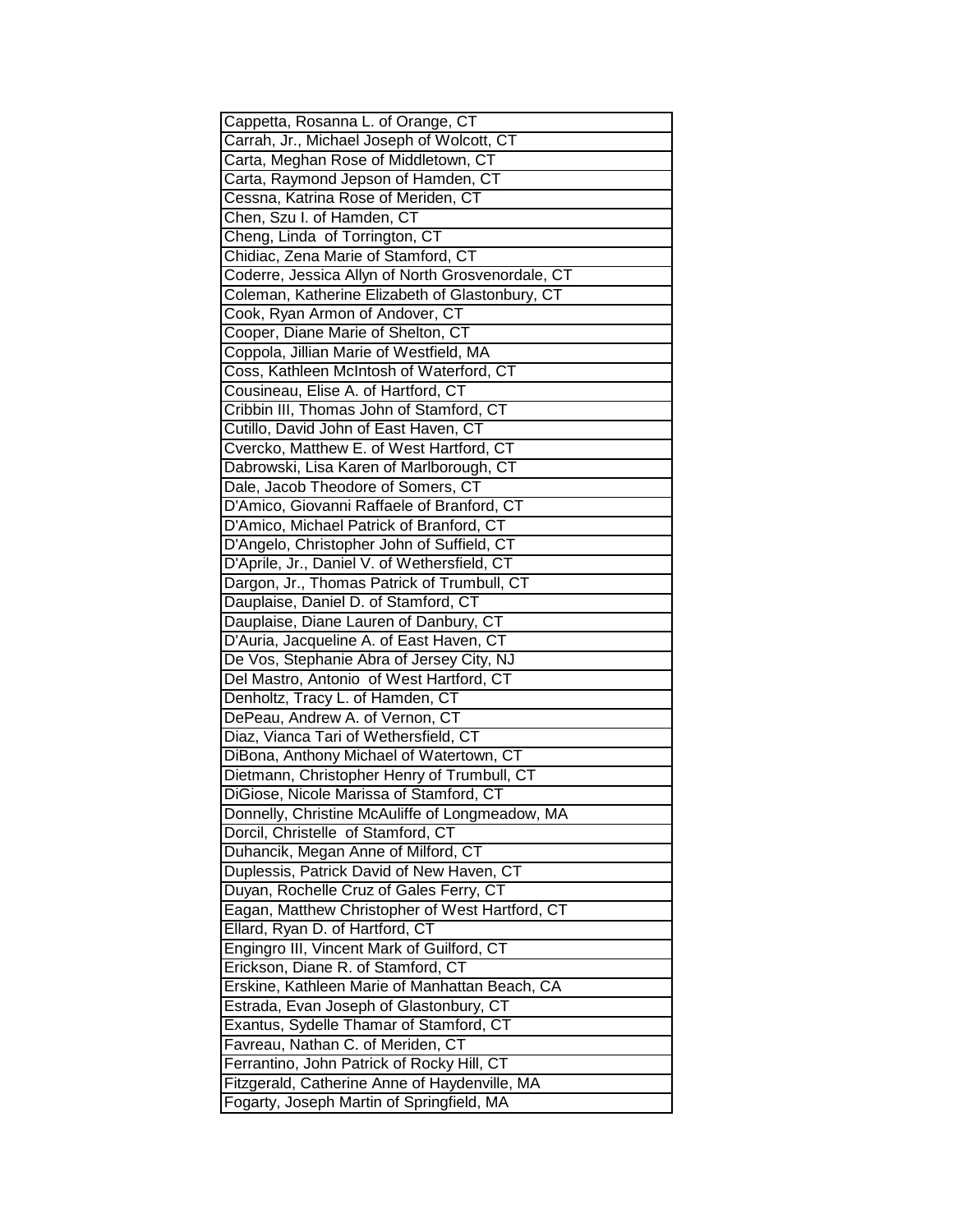| Forbes, Melika S. of Bridgeport, CT                                                                                                                                                                                                                                                                                                                                                                                                                                                                                                                                           |
|-------------------------------------------------------------------------------------------------------------------------------------------------------------------------------------------------------------------------------------------------------------------------------------------------------------------------------------------------------------------------------------------------------------------------------------------------------------------------------------------------------------------------------------------------------------------------------|
| Foster, Laura Beth of Quincy, MA                                                                                                                                                                                                                                                                                                                                                                                                                                                                                                                                              |
| Fowler, Andrew William of Litchfield, CT                                                                                                                                                                                                                                                                                                                                                                                                                                                                                                                                      |
| FrazziniKendrick, Benjamin P. of Pittsford, NY                                                                                                                                                                                                                                                                                                                                                                                                                                                                                                                                |
| Freeman-Dasent, Tzivia Bonnie of New Britain, CT                                                                                                                                                                                                                                                                                                                                                                                                                                                                                                                              |
| Friedler, Jonathan Edward of Madison, CT                                                                                                                                                                                                                                                                                                                                                                                                                                                                                                                                      |
| Fries IV, John Edwin of West Hartford, CT                                                                                                                                                                                                                                                                                                                                                                                                                                                                                                                                     |
| Frye, Kelly Angela of Bloomfield, CT                                                                                                                                                                                                                                                                                                                                                                                                                                                                                                                                          |
| Gadbois, William of Danielson, CT                                                                                                                                                                                                                                                                                                                                                                                                                                                                                                                                             |
| Gagliardi, Antonio Vito of East Haven, CT                                                                                                                                                                                                                                                                                                                                                                                                                                                                                                                                     |
| Garlick, Colleen Mary of West Simsbury, CT                                                                                                                                                                                                                                                                                                                                                                                                                                                                                                                                    |
| Gaudio, Alexandra T. of Middletown, CT                                                                                                                                                                                                                                                                                                                                                                                                                                                                                                                                        |
| Giarratana, Gessi of Madison, CT                                                                                                                                                                                                                                                                                                                                                                                                                                                                                                                                              |
| Gibbons, Brian Matthew of Block Island, RI                                                                                                                                                                                                                                                                                                                                                                                                                                                                                                                                    |
| Gionfriddo, Ross Steven of West Hartford, CT                                                                                                                                                                                                                                                                                                                                                                                                                                                                                                                                  |
| Gitlin, Elizabeth Cora Gottlieb of Chester, CT                                                                                                                                                                                                                                                                                                                                                                                                                                                                                                                                |
| Glissman, Daniel S. of Boston, MA                                                                                                                                                                                                                                                                                                                                                                                                                                                                                                                                             |
| Goergen, Lindsey Anne of Chester, CT                                                                                                                                                                                                                                                                                                                                                                                                                                                                                                                                          |
| Goldner, Genna Elizabeth of Hamden, CT                                                                                                                                                                                                                                                                                                                                                                                                                                                                                                                                        |
| Goodwin, Zachary Douglas of Glastonbury, CT                                                                                                                                                                                                                                                                                                                                                                                                                                                                                                                                   |
| Gore, Brian Matthew of Morristown, NJ                                                                                                                                                                                                                                                                                                                                                                                                                                                                                                                                         |
| Gottlieb, Charles Joseph of New York, NY                                                                                                                                                                                                                                                                                                                                                                                                                                                                                                                                      |
| Gravlin, Brynna Leigh of Bristol, CT                                                                                                                                                                                                                                                                                                                                                                                                                                                                                                                                          |
| Green, Forest E. of Unionville, CT                                                                                                                                                                                                                                                                                                                                                                                                                                                                                                                                            |
| Green, Marina Lynn of Cheshire, CT                                                                                                                                                                                                                                                                                                                                                                                                                                                                                                                                            |
| Green, Jr., David Michael of Thomaston, CT                                                                                                                                                                                                                                                                                                                                                                                                                                                                                                                                    |
| Greenberg, Alexa of West Hartford, CT                                                                                                                                                                                                                                                                                                                                                                                                                                                                                                                                         |
| Gruber, Sarah Michelle of Wethersfield, CT                                                                                                                                                                                                                                                                                                                                                                                                                                                                                                                                    |
| Gunter, Matthew Bryan of Wallingford, CT                                                                                                                                                                                                                                                                                                                                                                                                                                                                                                                                      |
| Haas, Stephen Charles of New Haven, CT                                                                                                                                                                                                                                                                                                                                                                                                                                                                                                                                        |
| Hanafin, Dean A. of Mystic, CT                                                                                                                                                                                                                                                                                                                                                                                                                                                                                                                                                |
|                                                                                                                                                                                                                                                                                                                                                                                                                                                                                                                                                                               |
|                                                                                                                                                                                                                                                                                                                                                                                                                                                                                                                                                                               |
|                                                                                                                                                                                                                                                                                                                                                                                                                                                                                                                                                                               |
|                                                                                                                                                                                                                                                                                                                                                                                                                                                                                                                                                                               |
|                                                                                                                                                                                                                                                                                                                                                                                                                                                                                                                                                                               |
|                                                                                                                                                                                                                                                                                                                                                                                                                                                                                                                                                                               |
|                                                                                                                                                                                                                                                                                                                                                                                                                                                                                                                                                                               |
|                                                                                                                                                                                                                                                                                                                                                                                                                                                                                                                                                                               |
|                                                                                                                                                                                                                                                                                                                                                                                                                                                                                                                                                                               |
|                                                                                                                                                                                                                                                                                                                                                                                                                                                                                                                                                                               |
|                                                                                                                                                                                                                                                                                                                                                                                                                                                                                                                                                                               |
|                                                                                                                                                                                                                                                                                                                                                                                                                                                                                                                                                                               |
|                                                                                                                                                                                                                                                                                                                                                                                                                                                                                                                                                                               |
| Harp, W. Matthew of New Haven, CT<br>Harrington, Alexandra Reed of New Haven, CT<br>Hartley, Elizabeth Maeve of Marion, MA<br>Hawkins, Peter Guy of Fairfield, CT<br>Herman, Marc Joseph of Bridgeport, CT<br>Heuser, Kelly Elizabeth of Hartford, CT<br>Hidalgo-Castro, Radimil of Greenwich, CT<br>Hira, Jillian Nicole of Cheshire, CT<br>Hirschbeck, Jaclyn Frances of Trumbull, CT<br>Hopkins, Ashley Elizabeth of Bloomfield, CT<br>Howard Small, Elizabeth Ann of West Hartford, CT<br>Howland, Craigin Bartlett of Enfield, CT<br>Hudak, Sandra Adele of New York, NY |
| Iliadis, Aviania of Stamford, CT                                                                                                                                                                                                                                                                                                                                                                                                                                                                                                                                              |
| Jaccarino, Marcus George of Bristol, RI                                                                                                                                                                                                                                                                                                                                                                                                                                                                                                                                       |
| Jackson, Scott Elliott of Glastonbury, CT                                                                                                                                                                                                                                                                                                                                                                                                                                                                                                                                     |
| Jacobson, Jonathan Daniel of Stamford, CT                                                                                                                                                                                                                                                                                                                                                                                                                                                                                                                                     |
| Jaffee, Danielle Morgan of Hopkinton, MA                                                                                                                                                                                                                                                                                                                                                                                                                                                                                                                                      |
| Jean, Christie Dorine of Stamford, CT                                                                                                                                                                                                                                                                                                                                                                                                                                                                                                                                         |
| Johns, Lora Regina of New Haven, CT                                                                                                                                                                                                                                                                                                                                                                                                                                                                                                                                           |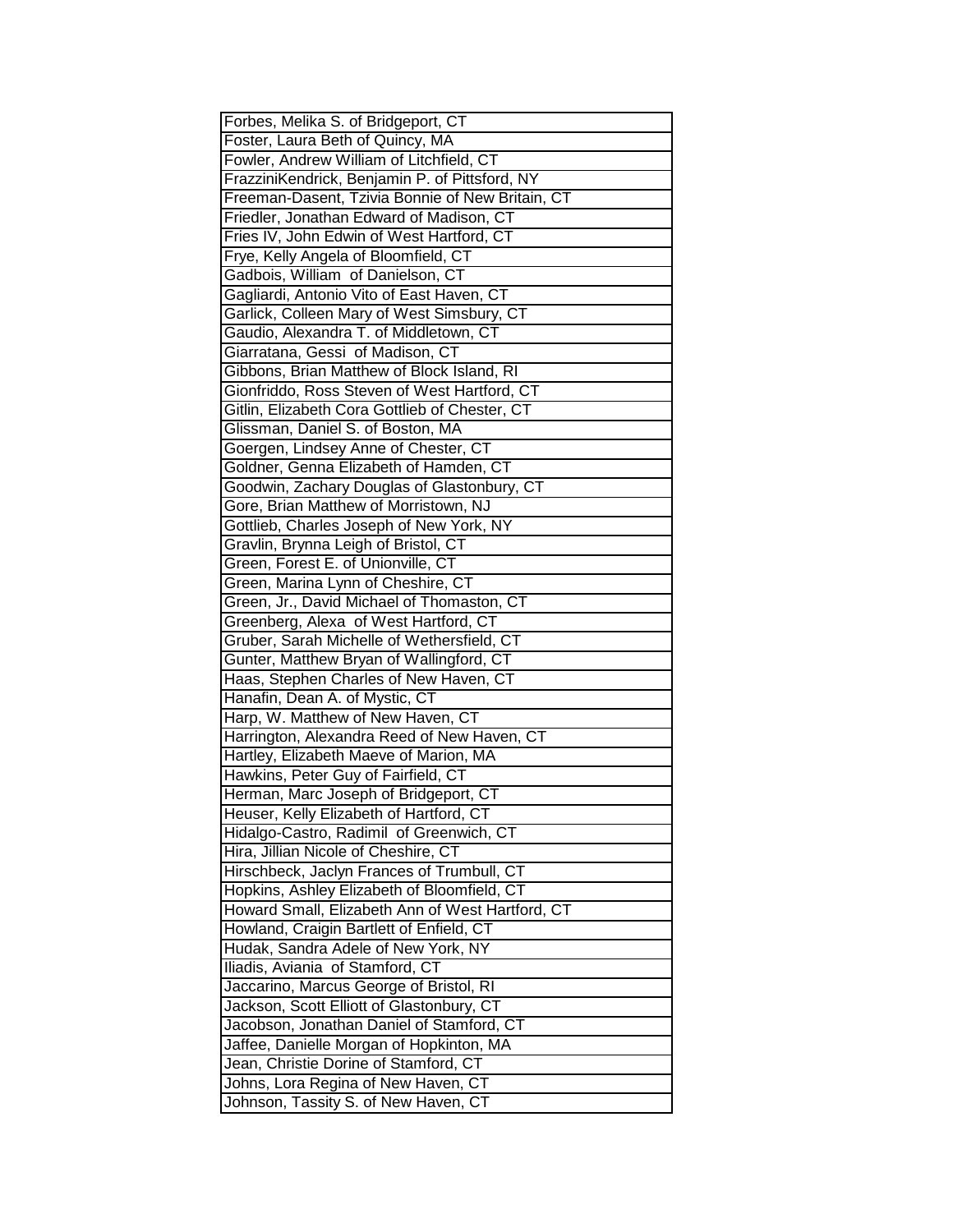| Kagan, Daniel Joseph of West Hartford, CT                                      |
|--------------------------------------------------------------------------------|
| Kalthoff, Matthew R. of New Britain, CT                                        |
| Kania, Sabina Klaudia of Glastonbury, CT                                       |
| Katz, Johanna Sara of Avon, CT                                                 |
| Kauffman, Kristopher Jeffrey of Enfield, CT                                    |
| Keeler, Robert Devin of Stamford, CT                                           |
| Kelly, Kaitlin Ann of Braintree, MA                                            |
| Kennedy, Matthew John of Milton, MA                                            |
| Kimber, Tekhara L. of South Windsor, CT                                        |
| King, Zachary T. of Pawcatuck, CT                                              |
| Klein, Israel of Brooklyn, NY                                                  |
| Kliegman, Simon Mayer of Westport, CT                                          |
| Kluberdanz, Brian Edward of Pawcatuck, CT                                      |
| Korobanov, Georgi of Windsor, CT                                               |
| Kupfer, Bret Abram of New Haven, CT                                            |
| LaMondia, Patrick James of Enfield, CT                                         |
| Lane, William Peter of Baltimore, MD                                           |
| LaPorta, Sean Steven of Newtown, CT                                            |
| Larmon-Dixon, Diane Stephanie of Stamford, CT                                  |
| Lee, Michael Chuel of Bridgeport, CT                                           |
|                                                                                |
| LeGrant, Andrew Maxwell of Marlborough, CT                                     |
| Leishman, Lisa Lynn of Enfield, CT                                             |
| Lentini, Kaley Marie of Ellington, CT                                          |
| Leon, Kelsie Christine-Anne of Groton, CT                                      |
| Lew, Alexander Wang-Wai of Ledyard, CT                                         |
| Lim-Ayres, Syunghae Grace of Redding, CT                                       |
|                                                                                |
| Lincoln, Jr., David G. of New Haven, CT                                        |
| Lipton, Andrew George of White Plains, NY                                      |
| Lombardi, Kayleigh Ann of Middletown, CT                                       |
| Longo, Dolores Cathryn of Darien, CT                                           |
| Lopez, Paul Stephen of Norwood, MA                                             |
| Lourie, Alexei Yevgenyevich of Plantsville, CT                                 |
| Luedeman, Richard Brant of New Haven, CT                                       |
| Lyon, Robert D. of Cheshire, CT                                                |
| Lyon, Stephen Michael of Willimantic, CT                                       |
| MacDonald, Lauren Ashley of Hamden, CT                                         |
| Madzula II, John Stephen of Bristol, RI                                        |
| Mager, Joseph J. of Milford, CT                                                |
|                                                                                |
| Mahard, Sean Patrick of Rocky Hill, CT                                         |
| Mahoney, Brendan Lorenz of Hartford, CT                                        |
| Manniel, Elizabeth Nugent of North Branford, CT                                |
| Mansfield, Lauren Elizabeth of West Hartford, CT                               |
| Marcello, Kara Colleen of Washington, DC                                       |
| Marin, Sandra of East Hartford, CT                                             |
| Marino, Michael Albert of East Haven, CT                                       |
| Martin, Mary L. of Avon, CT                                                    |
| Massimino, Eva M. of Farmington, CT                                            |
| McClure, James Michael of Waterford, CT                                        |
| McConnell, Emily Irene of Cedar Rapids, IA                                     |
| McCormick, John Patrick of Colchester, VT                                      |
| McDonough, Emily A. of Milford, CT<br>McKellick, Daniel Mark of Montgomery, MA |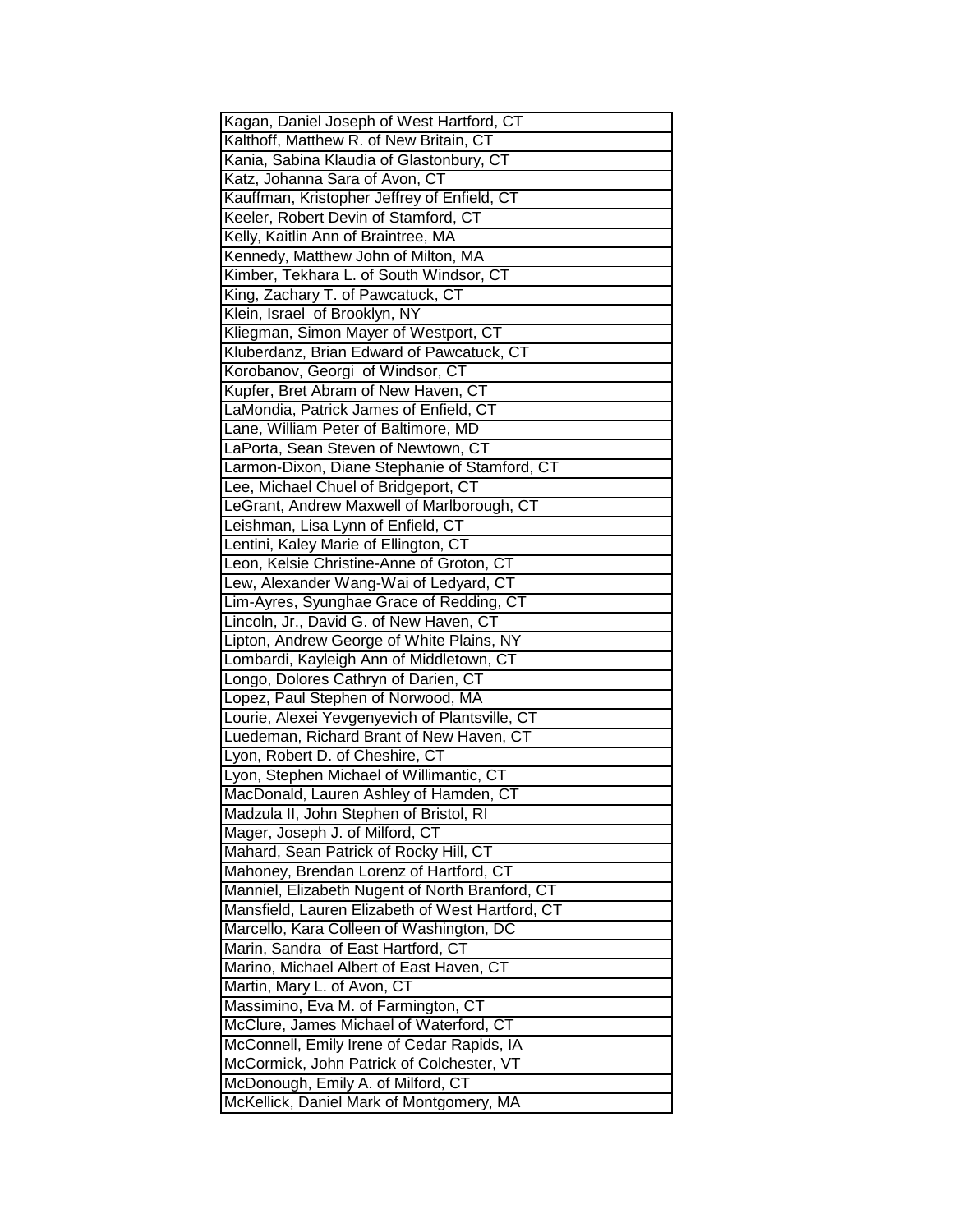| McKeon, Kelly Catherine of West Hartford, CT    |
|-------------------------------------------------|
| McPhelimy, Colin Martin of Rockfall, CT         |
| Melendez, Francis Aaron of Stafford Springs, CT |
| Mesner-Hage, Katherine L. of New York, NY       |
| Michta, Diana of New Haven, CT                  |
| Miles, George Lunney of Branford, CT            |
| Millinger, Alexa Talin of Hartford, CT          |
| Miska, Alexander James of Brighton, MA          |
| Modha, Roopa of Shelton, CT                     |
| Monelli, Anthony E. of Bethany, CT              |
| Monroe IV, Albert Barnett of Manchester, CT     |
| Moore, Collin David of New Haven, CT            |
| Moore, Leland John of Hamden, CT                |
| Morelli, Denise Lynn of New Fairfield, CT       |
| Mostowy, Kristen Mary of Bristol, CT            |
| Motoc, Alexandru Felix of Middletown, CT        |
| Motschmann, Cynthea Marie of West Hempstead, NY |
| Mulkern, Patrick J. of Broad Brook, CT          |
| Mullen, Katie Margaret of Boston, MA            |
| Munn, Kevin W. of Plantsville, CT               |
| Murgia, Courtney Taylor of North Reading, MA    |
| Murphy, Meaghan Elizabeth of Springfield, MA    |
| Murray, Christopher Ryan of Scarsdale, NY       |
| Nguyen, Alexander T. of Plainville, CT          |
| Nunley, Alma Rose of Canton, CT                 |
| Oca, Ryan C. of Greenwich, CT                   |
| O'Connell, Krista Lee of Newington, CT          |
| O'Connor, Sean J. of West Haven, CT             |
| O'Donnell, Casey Manning of Stamford, CT        |
| O'Donnell, Kelly Frances of Redding, CT         |
| Oldach, Sondra Teresa of West Hartford, CT      |
| O'Leary Jr., Kevin M. of South Boston, MA       |
| Olson, Sarah Anne of Manchester, CT             |
| O'Roark, Evan McDonald of South Hadley, MA      |
| Orphanos, Melanie Allyse of West Hartford, CT   |
| Pacelli, Kaitlyn Arlene of New Canaan, CT       |
| Paknikar, Sunita S. of Farmington, CT           |
| Palumberi, Kevin Garrett of Stratford, CT       |
| Papadonikolakis, Steven John of Brooklyn, NY    |
| Parker, Karissa Lee of Broad Brook, CT          |
| Patch, Jessica Leigh of Chestnut Hill, MA       |
| Pearce, Kelly Anne of Cheshire, CT              |
| Peltzer, Lindsey of Hamden, CT                  |
| Pendleton, Austin J. of Greenwich, CT           |
| Perbeck, Heather Lynn of Enfield, CT            |
| Peruccio, Caitlin Rose of Manchester, CT        |
| Peters, Geoffrey Michael of New Haven, CT       |
| Phillips, Neil T. of Wilbraham, MA              |
| Pincus, Randi Beth of West Hartford, CT         |
| Pollander, Laura Laine of Andover, MA           |
| Porter, Kristina Marie of Bridgeport, CT        |
|                                                 |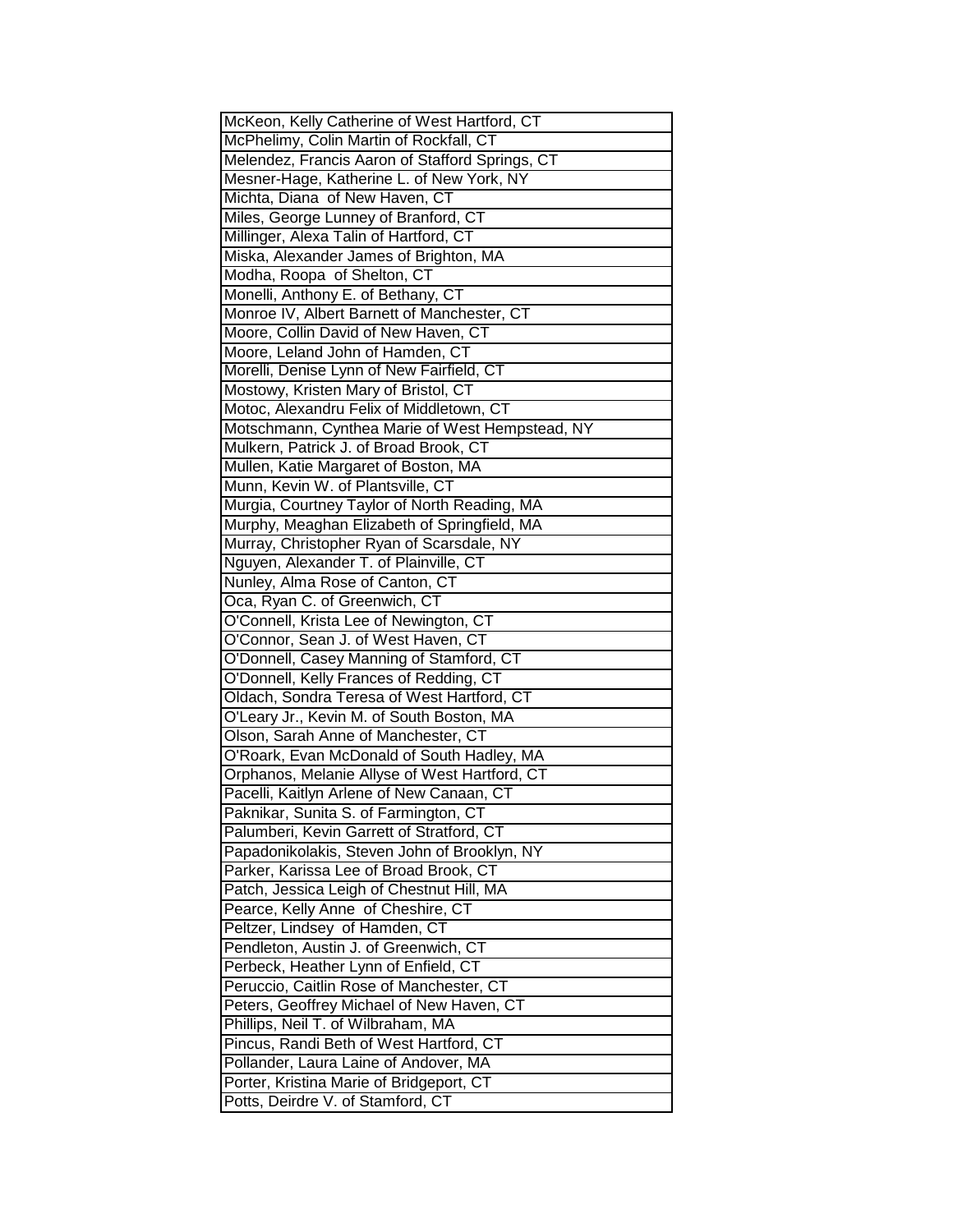| Prainito, Allison Rebecca of Stamford, CT     |
|-----------------------------------------------|
| Prue, Kevin A. of Charlotte, NC               |
| Quesenberry, Nicholas Wade of Hamden, CT      |
| Rallo, Anthony Charles of Hartford, CT        |
| Reilly, Janie A. of Hamden, CT                |
| Reis, Joseph F. of Fall River, MA             |
| Reisbig, Katharine Elyse of Holyoke, MA       |
| Reitz, Joel Thomas of Madison, CT             |
| Richard, Daniel Patrick of Ledyard, CT        |
| Riter, Joseph Henderson of Wallingford, CT    |
| Rivera-Forastieri, Ana María of New Haven, CT |
| Roberts, Michael Eugene of Southbury, CT      |
| Roberts, Tasheedah Kameela of Norwalk, CT     |
| Robertson, René Lola of North Haven, CT       |
| Robinson, Madilyn Corinne of Putnam, CT       |
| Robinson, Yale Yechiel Noam of Newton, MA     |
| Rock, Emily Beth of New Haven, CT             |
| Rodrigue, Michael Morgan of Colchester, CT    |
| Rosenberg, Rachael of Springfield, MA         |
| Rotondo, Emma Claire of Wethersfield, CT      |
| Roy, Christopher Paul of Feeding Hills, MA    |
| Royston, Martha McNamara of North Haven, CT   |
| Russo, Christopher Brady of Bridgeport, CT    |
| Ryan, David D. of Stamford, CT                |
| Salton, Daniel Matthew of West Hartford, CT   |
| Salvato, Richard Anthony of Stamford, CT      |
| Samsel, Michael Steven of Hartford, CT        |
| Sander, Drew M. of Danbury, CT                |
| Sanford, Daniel Mark of Amston, CT            |
| Sargent, Kathryn McColl of Stratford, CT      |
| Sarnoski, Matthew Allen of Las Vegas, NV      |
| Sauer, Camille D. of Washington, DC           |
| Sawyer, Lee E. of Middletown, CT              |
| Schaefer, Haley W. of Hamden, CT              |
| Shand, Gordon Scott of West Hartford, CT      |
| Sharp, Jacqueline Grace of Meriden, CT        |
| Shayanfekr, Allen of Roslyn Heights, NY       |
| Shehu, Beniamir of Southington, CT            |
| Sheth, Malika B. of Wethersfield, CT          |
| Shiu, Albert of Berlin, CT                    |
| Shrage, Robert Allan of Trumbull, CT          |
| Shubert, Kristin Marie of Rocky Hill, CT      |
| Shwartz, Jared Louis of Stamford, CT          |
| Sibbach, Coty Marie of Bristol, CT            |
| Sica, Christopher Alan of Cheshire, CT        |
| Siedor, Scott N. of Windsor, CT               |
| Silverman, Adam Benjamin of Niantic, CT       |
| Sinnott, Matthew R. of Bristol, RI            |
| Small, Jonathan Edward of Hartford, CT        |
| Smart, Shantel A. of Wallingford, CT          |
| Smith, Casey S. of Guilford, CT               |
| Smolin, Jesse David of Middletown, CT         |